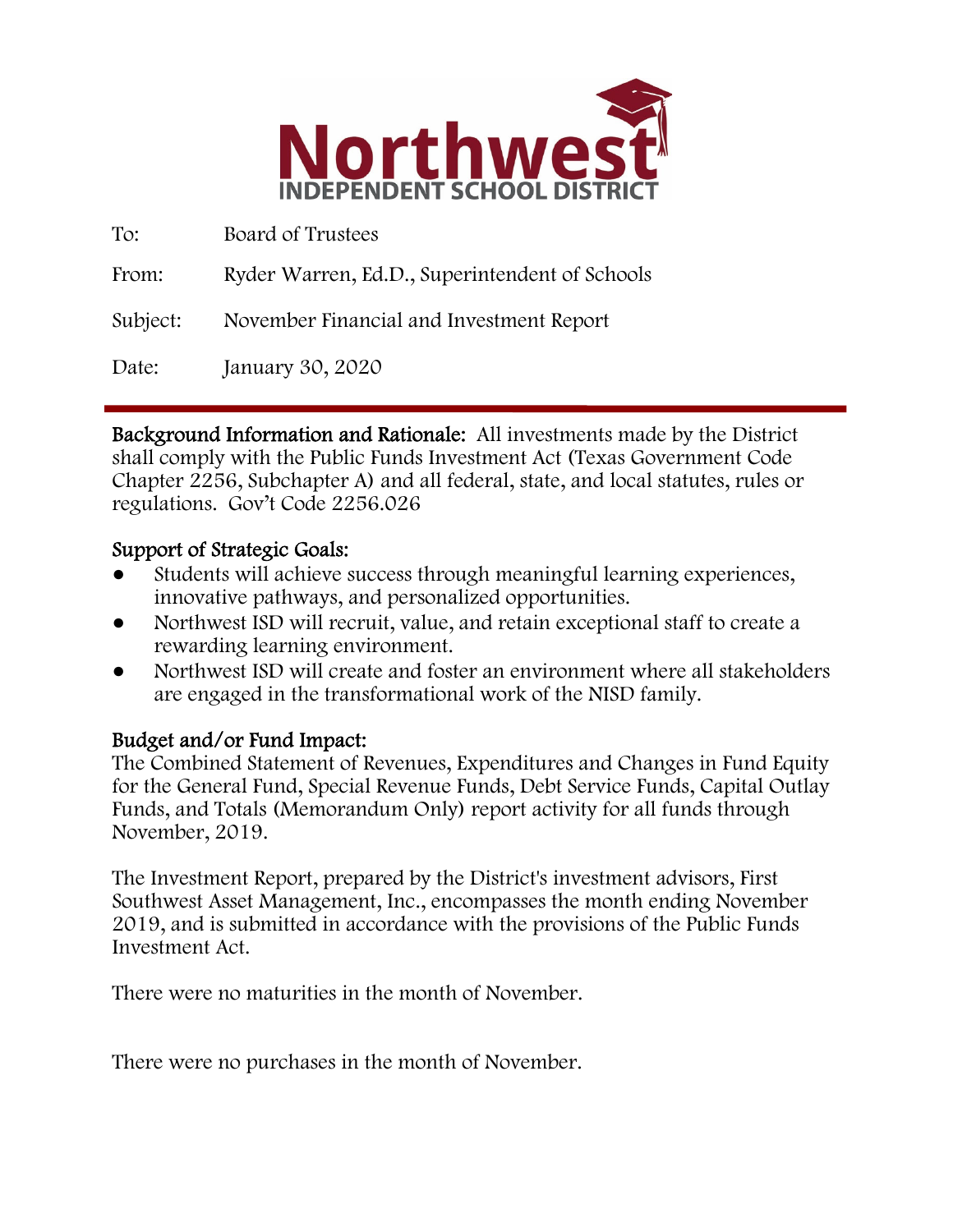Investments for the District's General Fund, Debt Service Funds, Capital Projects Funds, and Internal Service Funds total \$163,069,525.59 as of November 30, 2019.

|                            | Yield          |                  |
|----------------------------|----------------|------------------|
| Fund                       | to<br>Maturity | Market Value     |
| General Fund               | 1.688%         | \$60,486,942.16  |
| Special Revenue Funds      | 1.677%         | 171,090.07       |
| Debt Service Funds         | 1.677%         | 36, 187, 797. 47 |
| Capital Projects AFB Funds | 1.677%         | 411,022.25       |
| Capital Projects Funds     | 1.719%         | 65,812,673.64    |
| Total                      | 1.698%         | \$163,069,525.59 |

Board Policy states that, "The investment portfolio shall be diversified in terms of investment instruments, maturity scheduling, and financial institutions to reduce risk of loss resulting from over concentration of assets in a specific class of investments, specific maturity, or specific issuer."

## Investment Instruments and Financial Institutions



| Portfolio Composition by Security Type |       |             | Portfolio Composition by Issuer |  |
|----------------------------------------|-------|-------------|---------------------------------|--|
| Treasury                               | $O\%$ | Treasury    | $O\%$                           |  |
| Local Government Investment Pool       | 90%   | TexPool     | 90%                             |  |
| Bank Deposit                           | 10%   | Compass     | 10%                             |  |
| <b>Agency Bullet</b>                   | $O\%$ | <b>FHLB</b> | $O\%$                           |  |
| Agency Disco                           | $O\%$ | <b>FNMA</b> | $O\%$                           |  |
| Certificates of Deposit                | $O\%$ | Greenbank   | $O\%$                           |  |

| Portfolio Composition by Issuer |  |  |
|---------------------------------|--|--|
|                                 |  |  |

| Treasury    | $O\%$ |
|-------------|-------|
| TexPool     | 90%   |
| Compass     | 10%   |
| <b>FHLB</b> | $O\%$ |
| <b>FNMA</b> | $O\%$ |
| Greenbank   | $O\%$ |
|             |       |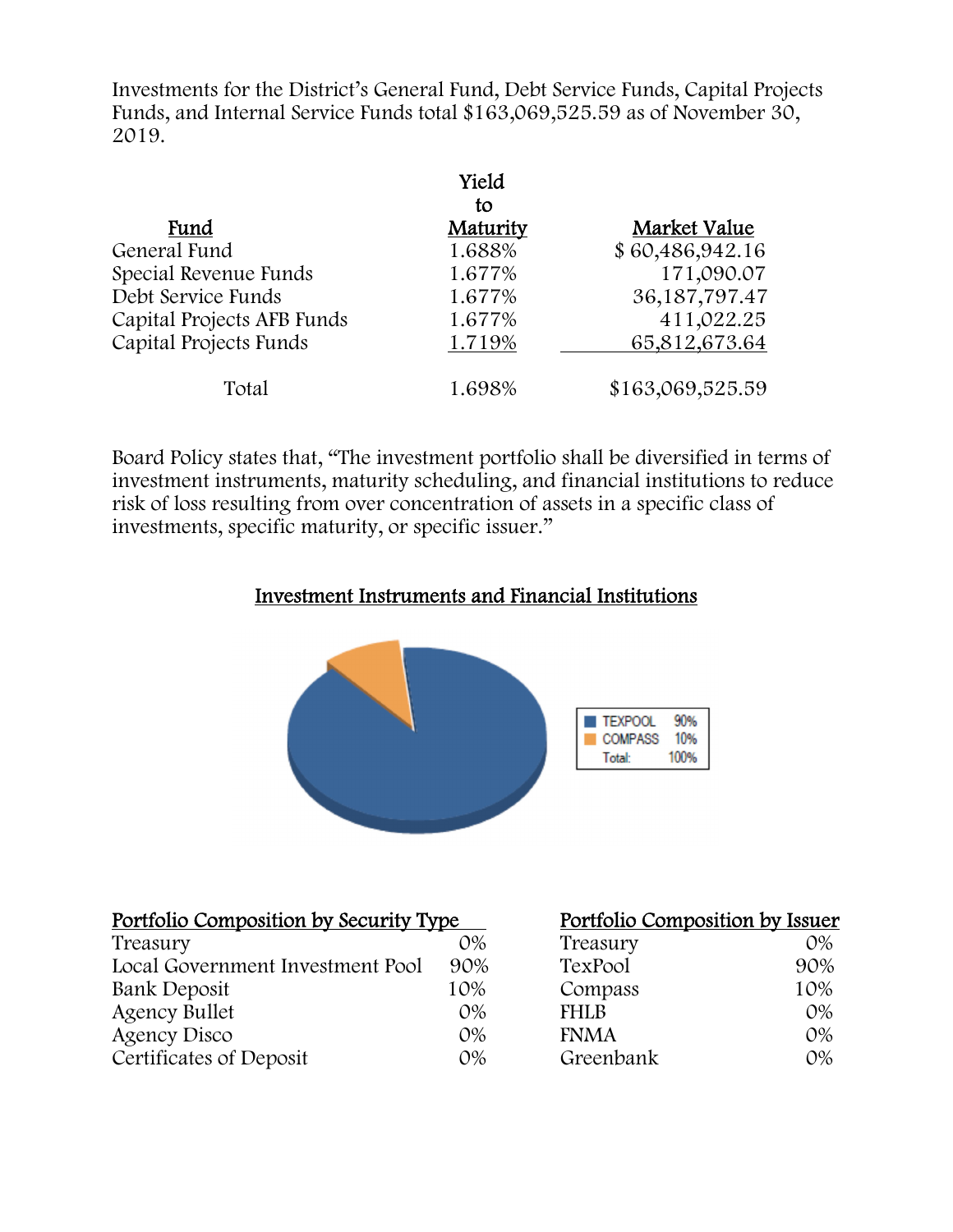



Note 1: CMT stands for Constant Maturiy Treasury. This data is published in Federal Reserve Statistical Release H.15 and represents an average of all actively baded Treasury securities having that time remaining until matu

Note 2: Benchmark data for TexPool is the monthly average yield.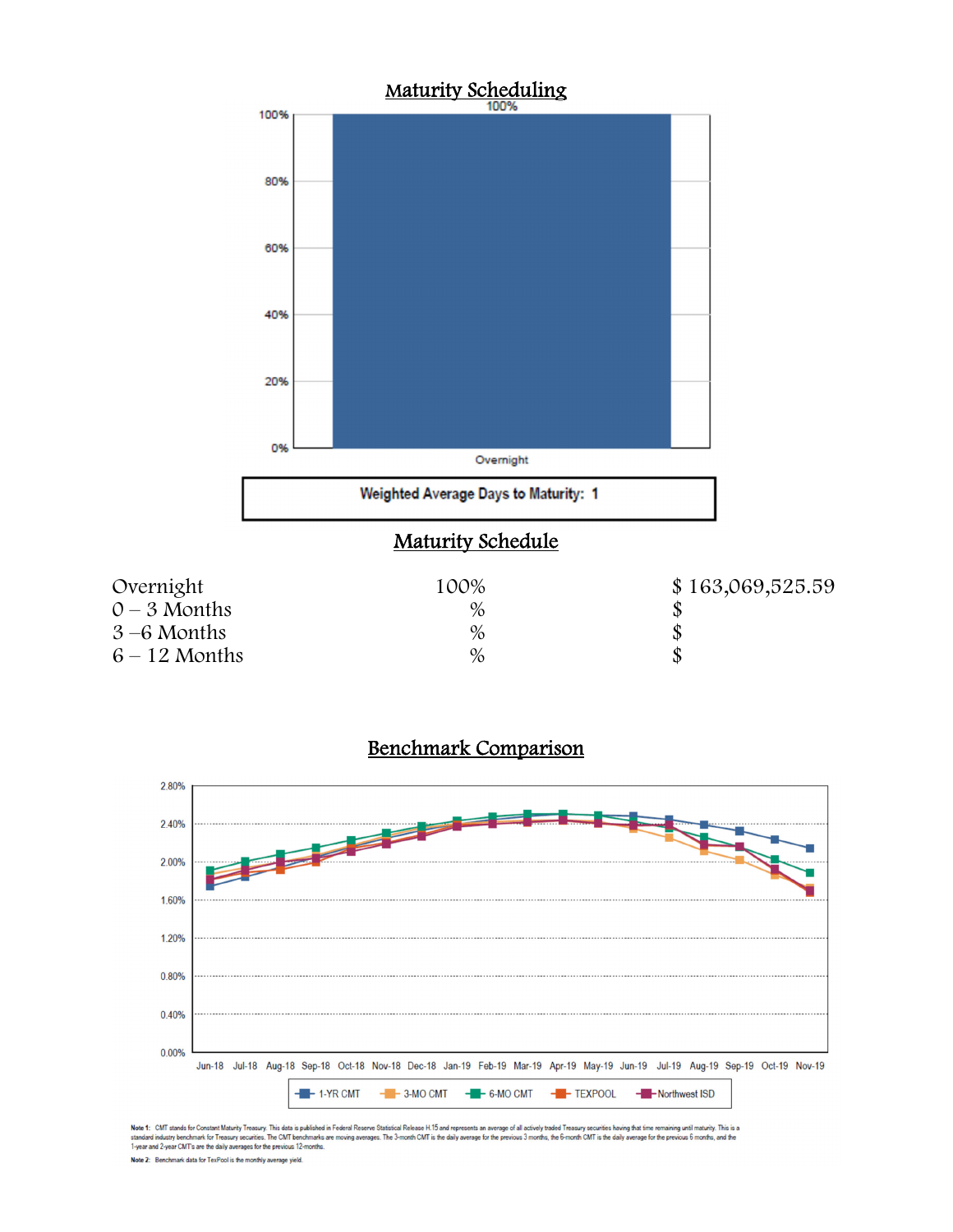

# A TexPool Monthly Newsletter: December 2019

# Economic and Market Commentary: Searching for precision

"Some," "a couple," "a few," "most." If you are looking for precise numbers in the minutes of a Federal Open Market Committee (FOMC) meeting, you will be disappointed. They don't mention names at all, and when they refer to how many officials agreed on a given point, they use vague quantifiers.

With the Federal Reserve shifting policy after a summer and fall of rate cuts, scouring the document is still worthwhile. In this case, the minutes from the October FOMC meeting simply confirmed what the statement and Chair Jerome Powell said. Policymakers feel it's time to see what the effect of the rate cuts are on the economy. They are going to rely on the data—there's the precision!—to give them direction. With the economy showing moderate growth, underpinned by that remarkable labor market and moderate inflation, they are on hold now unless something drastic alters the economic path. The Fed doesn't generally act on a month's worth of data.

Actually, the last policy-setting meeting of the year on Dec. 10-11 might result in an "all." A flurry of speeches by Fed governors and regional presidents in the last few weeks suggest there won't be any dissenters to the vote, which will almost certainly leave rates unchanged. If so, that would be the first unanimous vote since May.

How this all shakes out in 2020 depends on many factors, but fed funds futures aren't predicting any move until the second half. One thing certain is the complexion of the FOMC will change. Every year, four of the regional presidents